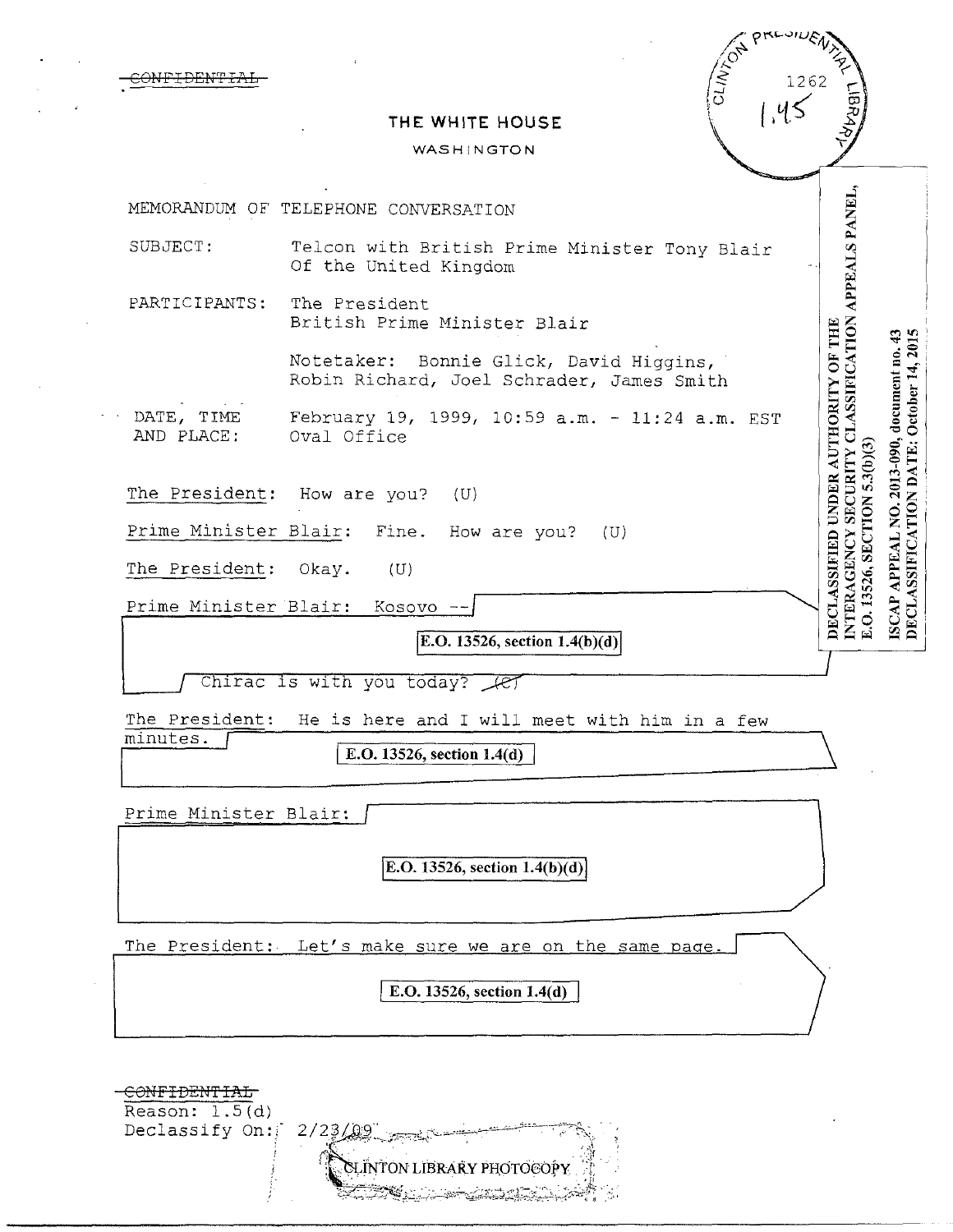|  |  |  | CONTETERIBIAI   |  |  |  |  |
|--|--|--|-----------------|--|--|--|--|
|  |  |  | UUNT TULIVI TAU |  |  |  |  |

CONFIDENTIAL

E.O. 13526, section  $1.4(b)(d)$ 

Prime Minister Blair:

The President: Well, I agree with that. The trick is to give him some chance to come around and not seem like we're going on unlimitedly.

E.O. 13526, section  $1.4(d)$ 

Prime Minister Blair: I agree with that.

| What was he like?<br>Let | You had Schroeder there, didn't you? |                                 |
|--------------------------|--------------------------------------|---------------------------------|
| The President:           | E.O. 13526, section 1.4(d)           | œ                               |
| Prime Minister Blair:    |                                      |                                 |
|                          |                                      |                                 |
|                          |                                      |                                 |
|                          |                                      |                                 |
| $\sim$ 10 $^\circ$       |                                      | E.O. 13526, section $1.4(b)(d)$ |

CLINTON LIBRARY PHOTOCOPY

≸ই: ,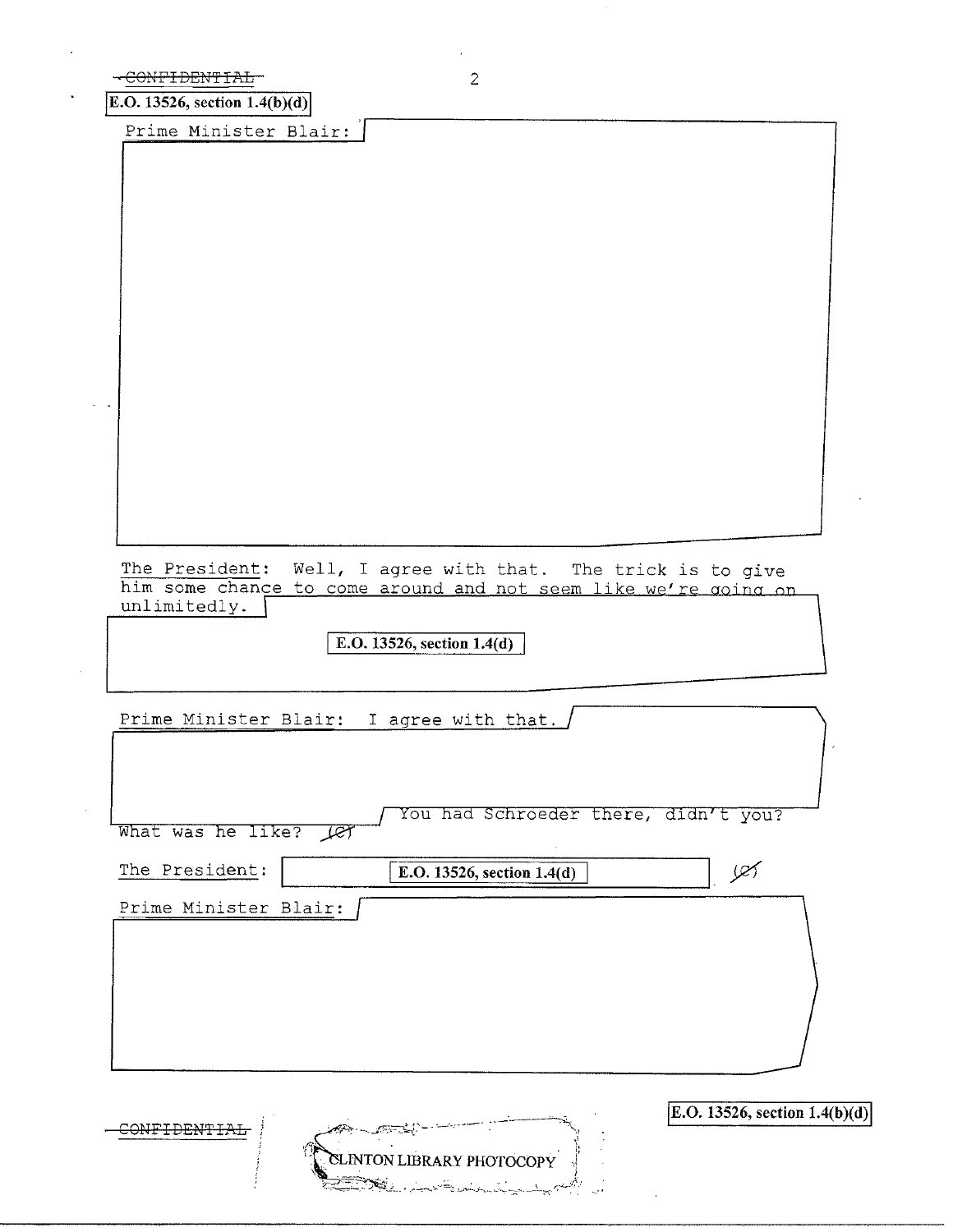প্লে

The President: I agree with that. That is good. I think we are doing all right on getting the enabling force together. I don't know if Milosevic is playing brinkmanship or not. He seems to believe he loses Serbia if he lets NATO in there.  $\angle$ ey believe he loses Serbia if he lets NATO in there.

Prime Minister Blair: Yeah. <sup>[</sup>

The President: Let me ask you a couple of questions. What is your sense on KVM? I know the EU is interested in a new

structure, / I **E.0.13526, section 1.4(d)** I I think that can be

accomplished by the OSCE maintaining the lead with civilian implementation.  $\int$  [E.O. 13526, section 1.4(d)] implementation. I like the idea that the Europeans have been so forthcoming, and I want to screw it up.  $\mathcal{L}$ 

ILLET  $\overline{\phantom{a}}$ 

Prime Minister Blair:

The President: That's right.  $\cancel{\ell}$ 

Prime Minister Blair:

Is there anything else? (U)

The President: No, I don't think so. What about Northern Ireland? Jim Steinberg had a good meeting with Ambassador Christopher Meyer yesterday on the outlook for the next two months. We are working on some ideas to complement your strategy for a push by the first anniversary of the Good Friday Agreement. I am ready to do my part around St. Patrick's day here and look forward to seeing Mo Mowlam. You have made a lot of progress and seem to have gotten it back on track.  $\#$ 

Prime Minister Blair:

CONF<del>IDENTIAL</del>

INTON LIBRARY PHOTOCOPY

 $|E.O. 13526$ , section  $1.4(b)(d)|$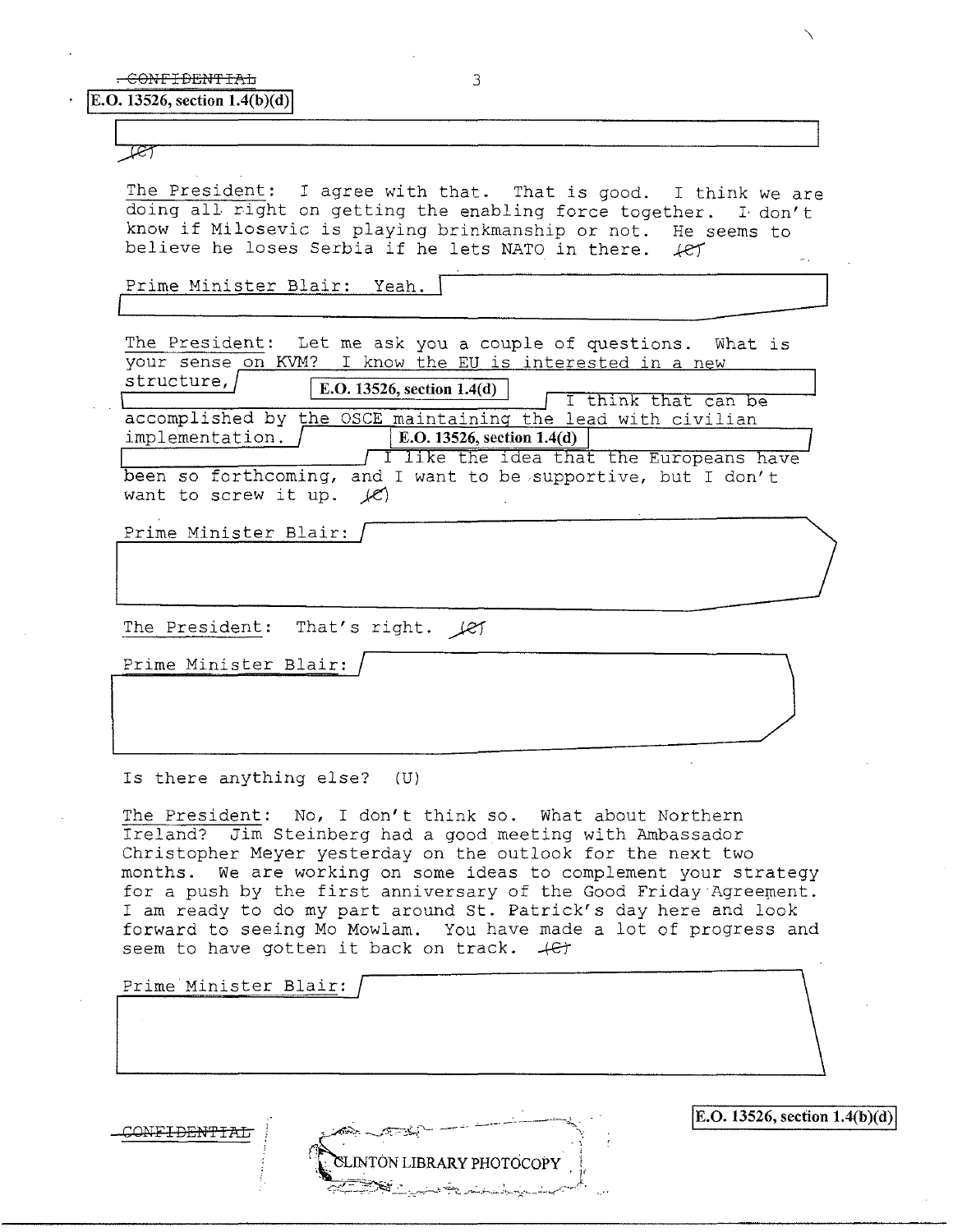E.O. 13526, section 1.4(b)(d)

The President: I'm with you. It could boomerang on us but we have no choice.  $\cancel{\mathscr{L}}$ 

Prime Minister Blair:

The President: I agree. +et

Prime Minister Blair:

Obviously you and I should speak before St. Patrick's day.  $\overline{(\cancel{z})}$ 

The President: I think that's right.  $(X)$ 

Prime Minister Blair: So there it is, I think. So Bill, let's keep in close touch on things.

CONFIDENTIAL

INTON LIBRARY PHOTOCOPY

E.O. 13526, section  $1.4(b)(d)$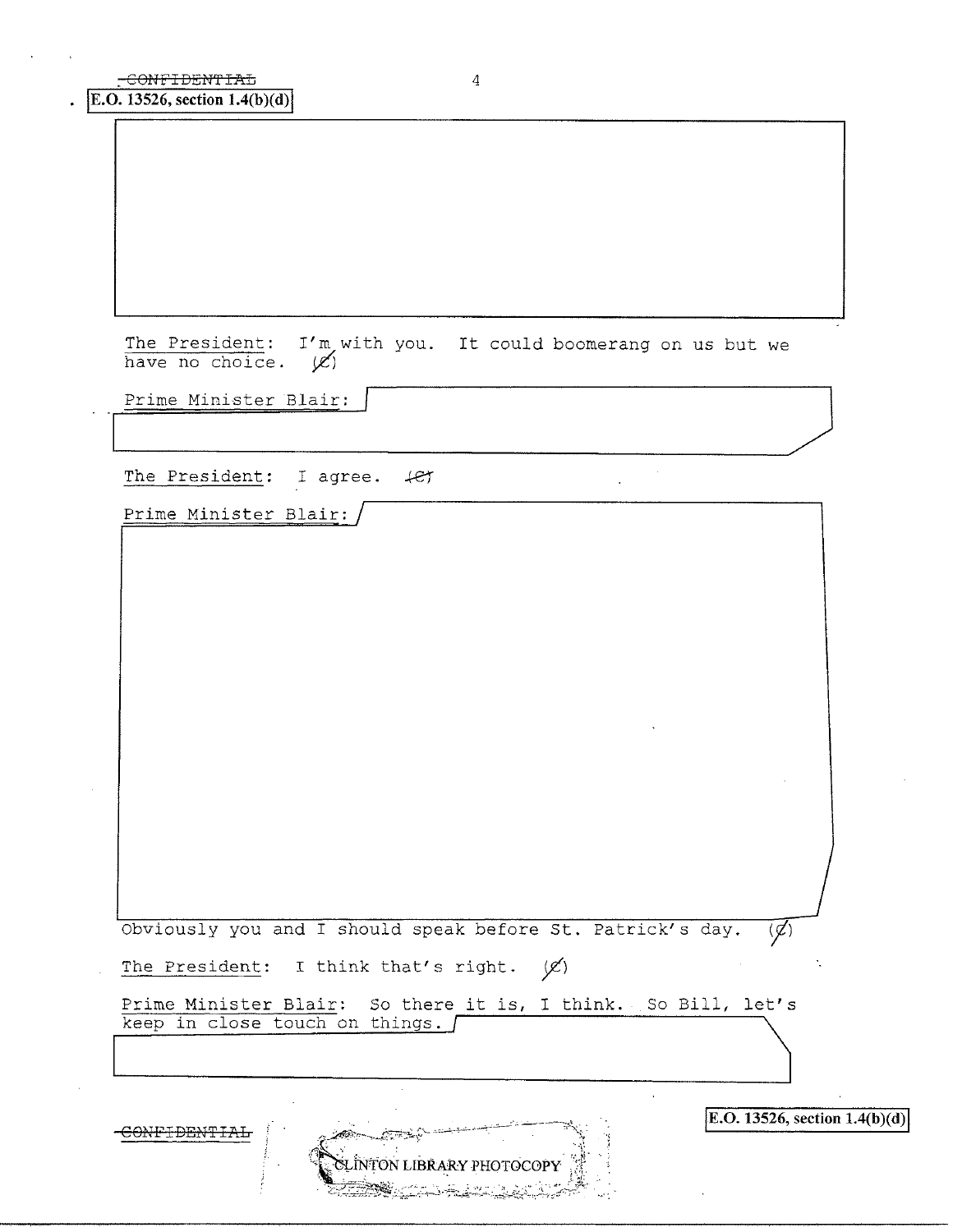## **E.O. 13526, section**  $1.4(b)(d)$

## The President: I agree,

E.O. 13526, section 1.4(d)

Six months or so ago when I spoke to you, I was in a big fight with my Treasury guys about the need to have leaders get together on it and chart a course where we change the orientation of the IMF a little bit and get into the necessity for international standards for banking. We really are moving in steps, in increments towards a Bretton Woods II arrangement. I think we realized we rushed into getting money into them without them having the internal protection· they needed. But a lot of Treasury folks treat this like Einstein looking for the theory of relativity or biologists looking for the cure for cancer: when they find it they will tell us. I felt our Treasury kept resisting a big meeting six months ago because markets were so shaky that if we met and did not come up with an answer it would foster instability. They not come up with an answer it would foster instability.<br>don't feel that way anymore.  $\mathcal{C}$ don't feel that way anymore.

We have to find a way around the G-7 or otherwise try to get this thing kicked off.

We do need some forum in which leaders can clearly articulate where we are, what A lot of people are upset about the composition of the committee of the 25 nations (G-22) meeting because they are not a sanctioned IMF type group. Maybe the G-7 cuts a lot of people out of the loop and a lot of those nations think Europe is we have done, and where we are going.

.§  $| \overline{\text{sec}} |$  $\frac{8}{10}$  $\vec{a}$ 

over-represented. I am not hung up on that myself but, we do need to find a way to have higher visibility to let the world know we are working toward a more stable position. We ought to try to resolve this when the G-7 meets in Germany.

Prime Minister Blair:

**E.O. 13526, section 1.4(b)(d)** 

NTON LIBRARY PHOTOCOPY

**GOHFI DEHT L",L**